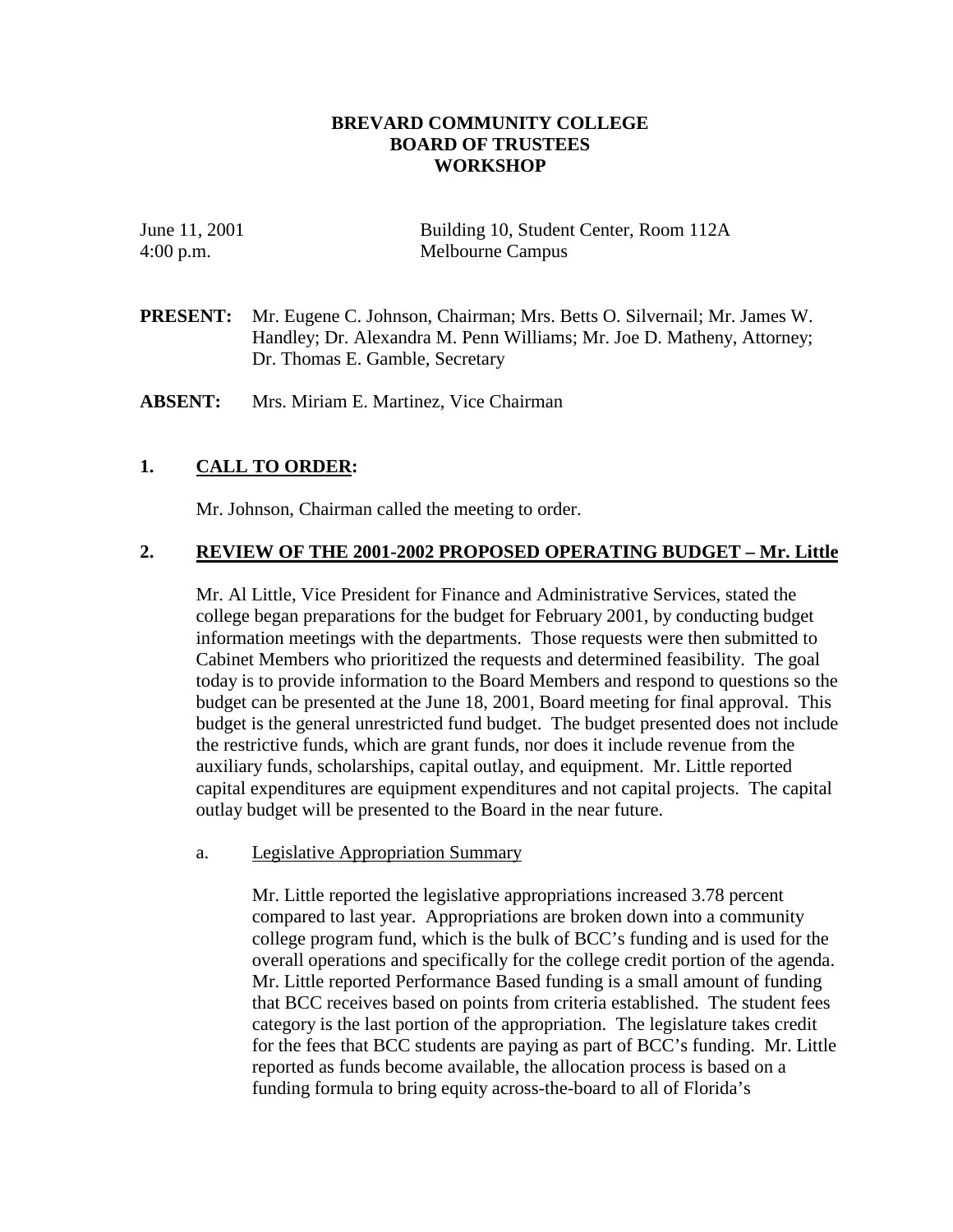Board of Trustees Budget Workshop June 11, 2001 Page  $-2$  –

> community colleges. Since BCC has been better funded in the past years, BCC's increases are going to be proportionately less than the average until the formula brings total equity to the system. The formula is only applied to new money. Mr. Little reported on the Performance Based funding. The Performance Based funding allocation has decreased not because BCC is not doing worse; other community colleges are doing better. Dr. Gamble stated that a number of BCC's programs have been closed over the past five or six years that did not meet the criteria. He felt there are a number of career fields where salaries start at minimum wage that have career lines to a much better salary. Mr. Little reported on the appropriation process and stated BCC is at 103 or 104 percent of relative need. Mr. Little stated that funding at one time was based on the student credit hours, but it has not been this way for ten years. Dr. Gamble stated it has been discussed at the Council of Presidents level to go back to credit hour funding. Mr. Little stated that there is a formula that has a major credit hour component to it and that is the formula that the Council of Presidents and the Council of Business Affairs have approved for the legislature to use in the future; however, the legislature has not chosen this method. This formula is used to allocate additional funds, but not to appropriate it. Mr. Johnson asked when the formula causes BCC's allocation to be less, is BCC prepared to interact so it will not cause a hardship for BCC. Mr. Little stated the system has focused on the schools that are above the curve, therefore, it is used only for new funding to avoid hurting any individual college. Mr. Handley asked if calculations had been made based upon student credit hours and what impact such would have upon BCC funding. Mr. Little stated that BCC would receive approximately three million dollars more. Mr. Little reported the legislature only looks at the matriculation and tuition fees and not all of the other fees BCC is authorized to charge students.

#### b. Budget Summary

Mr. Little reported BCC is looking at expenditures at almost the same level of revenue. BCC is projecting, based on the current budgeted fund balance, that the ending fund balance will be 5.1 percent of funds available, meeting the statutory requirement of between four and ten percent. BCC's percentage should be higher once the current year is closed out. Mr. Little stated provisions have been made from this year's budget for the sale of the FTRL to MRI.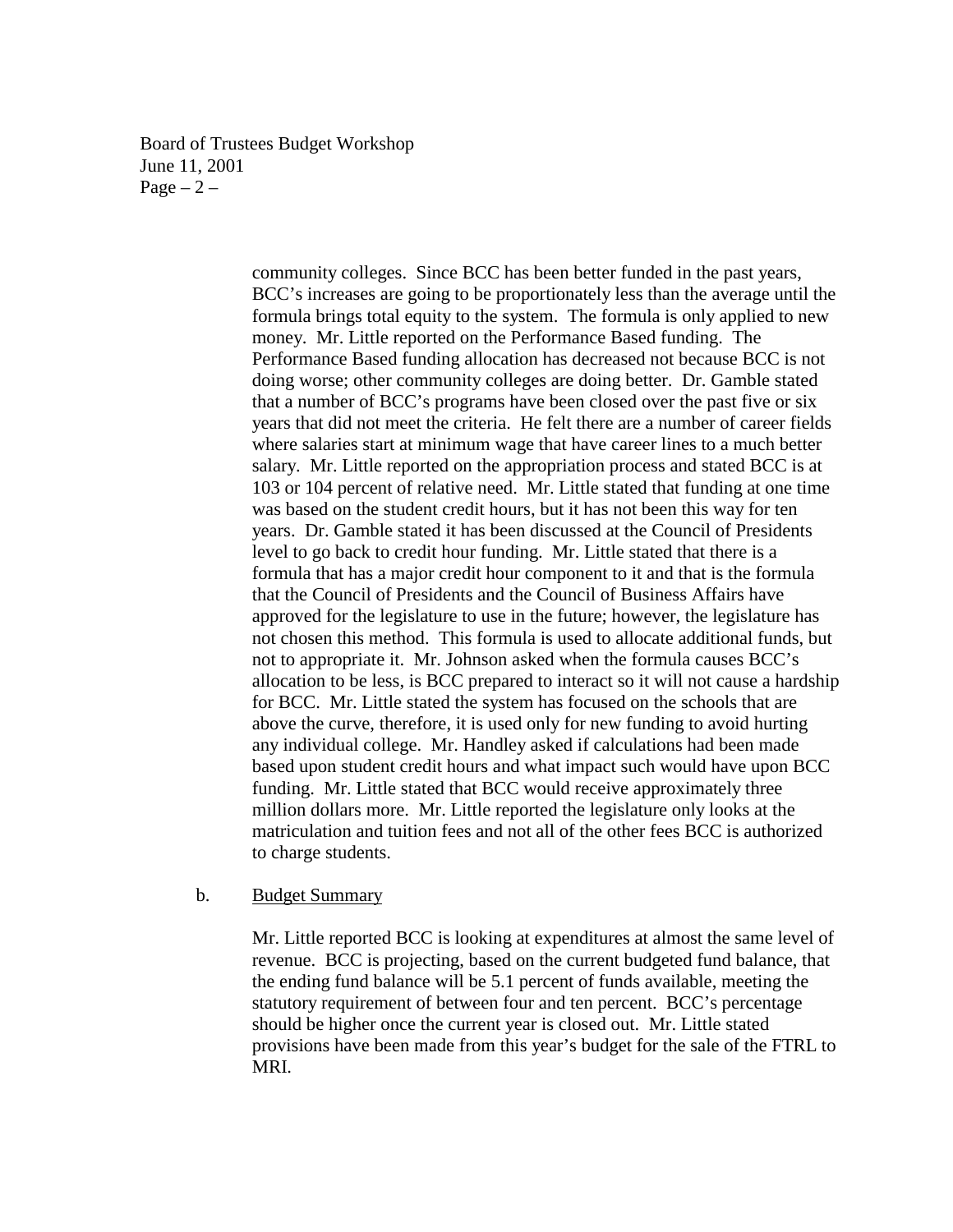Board of Trustees Budget Workshop June 11, 2001 Page  $-3$  –

# c. Revenue Budget

Mr. Little stated that under Legislative Funding, BCC's actual budgeted student fees have replaced the fee entered in Tallahassee. This brings BCC to a total budget of \$49.7 million, which is a total revenue increase of 3.45 percent from last year. Dr. Gamble stated the State support represents, in the new budget, approximately 71.5 percent and the student fees represents 25.7 percent of the total. Dr. Gamble reported the national recommendation is that students pay 25 percent. BCC is on target.

## d. Summary of Expenditures by Type

 Mr. Little stated that personnel costs total 70.9 percent of the budget, which is less than last year. This is because of the retirement fund surplus. The legislature is giving BCC a one-year credit on retirement funding. Operating expenses are constant. BCC faces an increase in utilities costs; however the use of other funds are planned to offset those increases. Capital Outlay is higher due to non-recurring funds that BCC received this year; the retirement money. It is being recommended that the capital outlay be increased to take care of some urgent college needs. Next year the personnel costs will increase and the capital outlay will be reduced.

## e. Expenditures by Account Code

Mr. Little reviewed the expenditures by account code, which shows where BCC was in this category as of April 30, 2001. This is in the format requested by the Board last year and shows the comparison of how much BCC actually spent. This format allows for a comparison of the current year budget to next year's proposed budget. The percentage increase for each of the categories is also provided. Personnel increased a net of 2.38 percent, current expenses went up 1.32 percent, and capital outlay, because of the major influx for the one year, went up 29.67 percent. Mr. Little stated this information shows the maximum that BCC can spend. He answered questions presented by the Board.

## f. Expenditures by Function

Mr. Little stated Tallahassee looks at functions to see how the money is being spent with instruction being the priority. Instruction is BCC's primary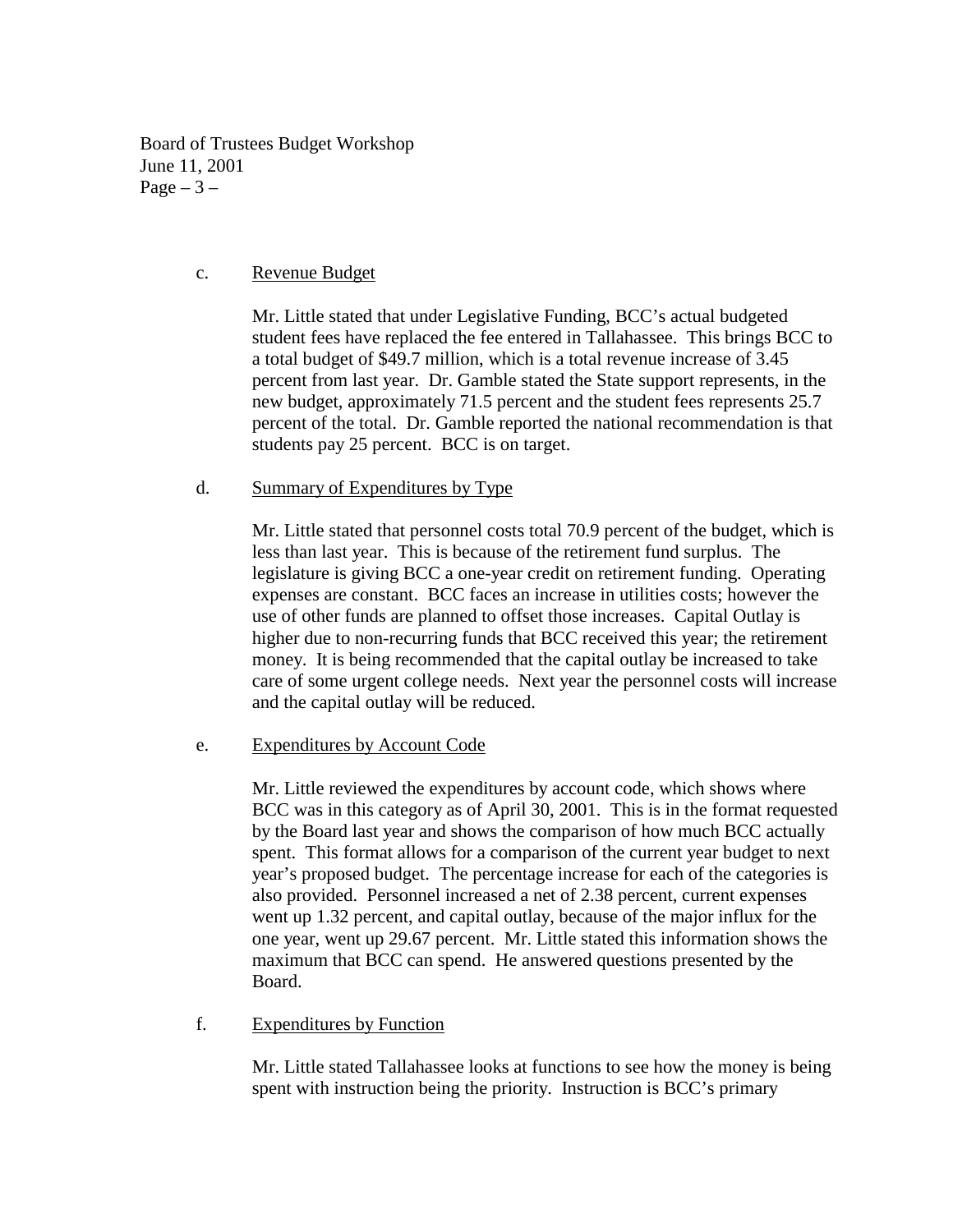Board of Trustees Budget Workshop June 11, 2001 Page  $-4$  –

> mission and BCC wants to do more with instruction. The past year, instruction was at 42 percent of the budget. The budget being proposed to the Board is 43.6 percent. This year, instructional support decreased significantly from 23.1 percent 19.4 percent. Plant operation has an increase of 24 percent in utilities.

### g. Expenditures by Department

Mr. Little stated expenditures are listed by department and categories are listed by personnel, operating, and capital expenditures, the total proposed budget and the total budget from this current year and the percentage change from the prior year. There are many things that can happen in the departmental budgets. Dr. Gamble stated at the end of the month, the Board will receive his annual report, which shows what is happening and next year's goals. This is done both at the campus level as well as the human resources level. Dr. Gamble stated the college will review enrollment statistics as well as unit costs, which take into account the various components that go into any particular department. Mr. Lawton will be involved in this process. Dr. Gamble reported BCC prioritized salary increases for current staff rather than to fund new staff positions and a six percent salary increase for the staff is being recommended in this budget. Mr. Little stated the primary goal from last year was to give high consideration to increasing the salaries of the faculty and staff. Mr. Johnson stated that this has been done to keep the Board out of the mechanics of everything. Dr. Gamble stated the sheet that shows the budget by department will provide the Board information on programs being discontinued, enhanced, and added.

Mr. Little stated, in summary, BCC is well on its way to a sound financial operating basis. Budget management has improved drastically both at district and campus levels. Mr. Little reported the department heads are encouraged to talk to their staff and have meetings to discuss budgets and requests for the coming year. The administrators then made the decisions based on the request. A web-based budget submission process this year made the process paperless and this made it easier. Dr. Gamble stated this is the first year that faculty members knew what was in the budget and it was appreciated. Mr. Little stated the administrative software, Banner, provides the capability to allow any use to review their budget. Dr. Gamble stated because of the Banner system and Mr. Little's efforts, the District Cabinet was able to change numbers around during the budget planning session to see how it would